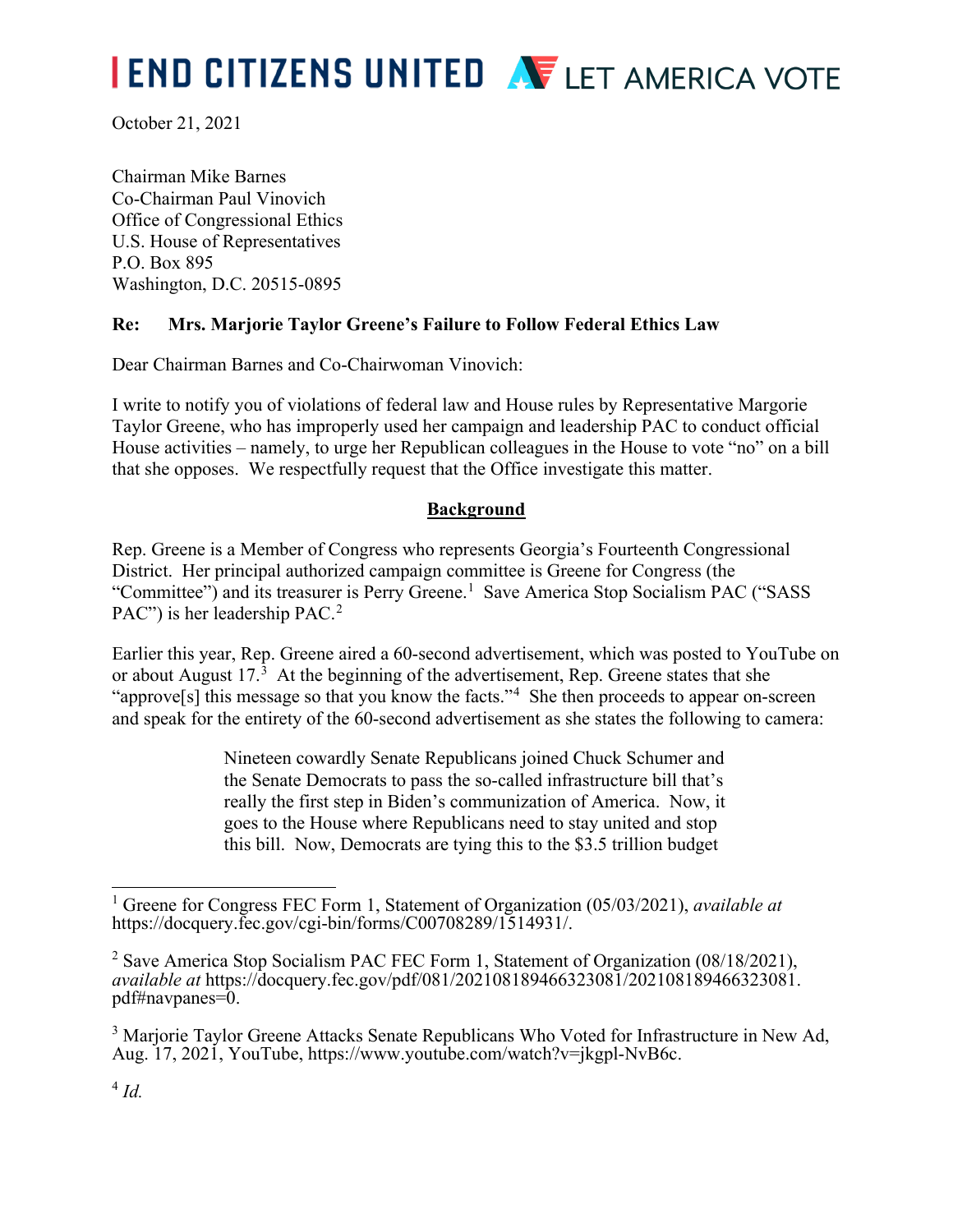Chairman Mike Barnes Co-Chairman Paul Vinovich House of Congressional Ethics October 21, 2021 Page 2

> full of woke identity politics and AOC's pro-China Green New Deal. These America last bills will usher in amnesty for illegals, higher taxes, sky-rocketing inflation, and destroy American energy independence. It's all a lie. The infrastructure bill just isn't infrastructure and the budget passes the Green New Deal. It's time for Republicans to stay united, stand strong, and vote no.<sup>5</sup>

At the end, the advertisement asks the audience, in writing to "Call Congress" and it includes the number for the Capitol switchboard (202-224-3121).

Subsequently, SASS PAC aired an almost identical video advertisement on the One America News Network ("OANN"), which was posted to YouTube on or about September 29, 2021.<sup>6</sup> The SASS PAC advertisement omits the initial "approved by" message, but is otherwise virtually identical to the Greene for Congress advertisement. It begins with a voiceover disclaimer that states "Save America Stop Socialism PAC is responsible for the content of this advertising" and a written disclaimer that states "Paid for by Save America Stop Socialism PAC. Not authorized by any candidate or candidate's committee. www.saveamericastopsocialism. com."<sup>7</sup> After the 4-second disclaimer, Rep. Greene appears on screen and makes the same statement that she did in her campaign advertisement. Just like the campaign advertisement, the ad ends with an exhortation for the viewer to "Call Congress" and posts the number for the Capitol switchboard.

### **Legal Background and Analysis**

Federal law and House rules prohibit Members of the House of Representatives from maintaining an "unofficial office account."<sup>8</sup> Under this rule, Members may not use outside sources of funding to pay for official activities.<sup>9</sup> The purpose of this rule "was to create a 'wall' between campaign funds and official allowances, with 'campaign funds used only for politically related expenses on one side, and official allowances used only for official purposes on the other. $"$ <sup>10</sup>

<sup>5</sup> *Id.*

<sup>7</sup> *Id.*

 $8$  2 U.S.C. § 503(d); House R. XXIV, cl. 1(a).

<sup>9</sup> Committee on Standards of Official Conduct, House Ethics Manual, at 323 (2008 ed.).

<sup>10</sup> *Id.* at 174 (quoting House Comm'n on Admin. Review, Financial Ethics, H. Doc. 95-73, 95th Cong., 1st Sess. 17, 18 (1977)).

<sup>6</sup> Rep. Marjorie Taylor Greene Urges Republicans to Vote No on Infrastructure Bill, September 29, 2021, YouTube, https://www.youtube.com/watch?v=CfWSR8rDaHs.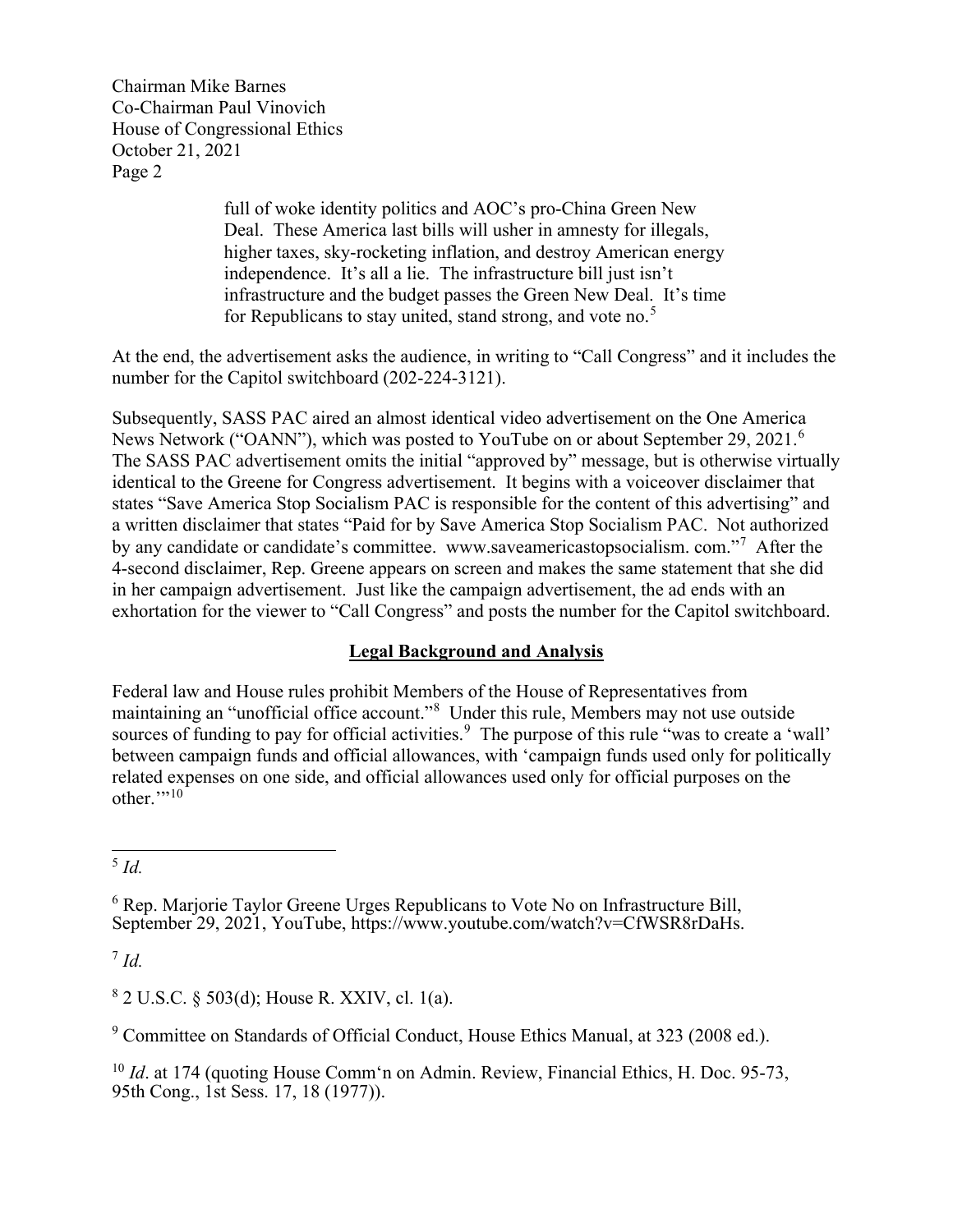Chairman Mike Barnes Co-Chairman Paul Vinovich House of Congressional Ethics October 21, 2021 Page 3

In the case of most outside entities, such as a Member's leadership PAC, this prohibition is absolute. In the case of a Member's principal campaign committee, the rule permits a Member to use campaign funds to pay for certain officially connected expenses, but it prohibits the use of campaign funds to pay for "official expenses for mail or other communications, compensation for services, office space, office furniture, office equipment, or any associated information technology services."11 The Committee on Ethics views this prohibition expansively and recently opined:

> [A Member] may not use campaign funds to pay for any official communication, regardless of the medium. This prohibition is very broad, and encompasses everything from a relatively straightforward communication, like a letter, to items that you might not think of as a communication, such as a coin with the Member's name and district on it. The same prohibition applies equally to traditional and social/new media. As an example, the campaign cannot use any method to promote or advertise a Member's official event. TIP: Because "communication" is interpreted very broadly, if there are words on something paid for by the campaign, it likely may not be used for an official purpose. 12

Here, Representative Greene has violated these provisions by using both her campaign and her leadership PAC to conduct a grassroots lobbying campaign to oppose legislation she opposes. Both advertisements twice urge her Republican colleagues to vote "no" on an infrastructure bill that Representative Greene opposes. Representative Greene says "[n]ow, [the infrastructure bill] goes to the House where Republicans need to stay united and stop this bill." She concludes the advertisement by saying "[i]t's time for Republicans to stay united, stand strong, and vote no." The advertisement then urges the audience to "Call Congress" about the topic, and provides the audience with the number for the Capitol switchboard.

These activities – attempts to influence the formulation and adoption of legislation – are fundamentally official in nature. Under the U.S. Constitution, "[a]ll legislative Powers herein granted shall be vested in [the] Congress of the United States."13 And as the Committee on Ethics, has stated, voting on legislation "go[es] to the very heart of a Member's official

 $13$  U.S. Const. art. I,  $\S$  1.

 $11$  House R. XXIV, cl. 1(b)(2).

<sup>12</sup> Committee on Ethics, *Pink Sheet: Campaign Activity Guidance* (June 7, 2018), *available at* https://ethics.house.gov/sites/ethics.house.gov/files/FINAL%202018%20Campaign%20Activity %20Pink%20Sheet\_0.pdf.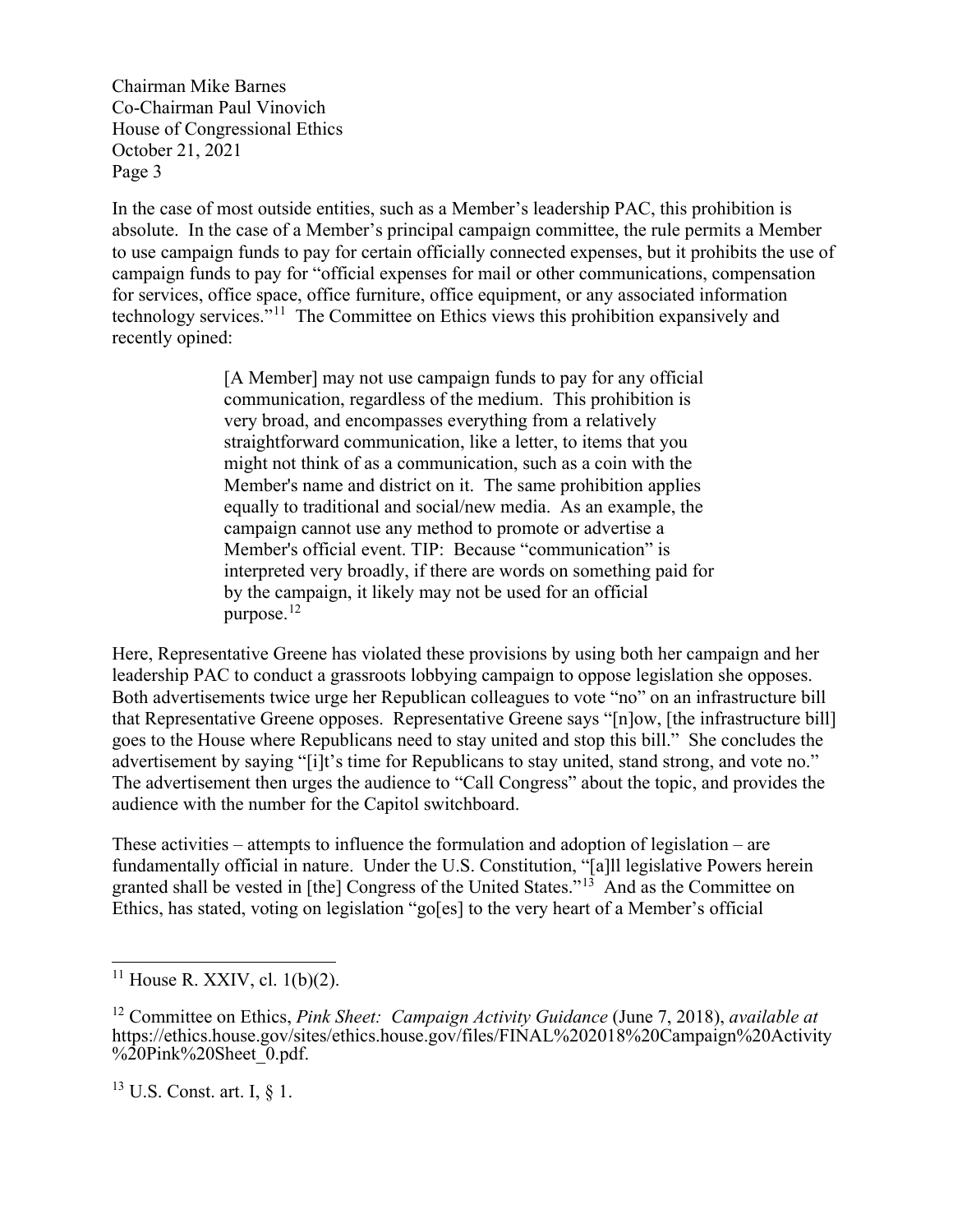Chairman Mike Barnes Co-Chairman Paul Vinovich House of Congressional Ethics October 21, 2021 Page 4

responsibilities."<sup>14</sup> Here, Representative Greene is using her campaign committee and her leadership PAC to try to defeat legislation that she opposes, by both calling on her colleagues to oppose it and by calling on the public to put pressure on Congress toward the same end. This effort is official in nature and, therefore, violates federal law and House Rule XXIV. Accordingly, we respectfully request that the Office of Congressional Ethics initiate an investigation into Representative Greene's violations of these provisions.

Sincerely,

Tiffany Muller President and Executive Director End Citizens United

<sup>&</sup>lt;sup>14</sup> House Ethics Manual at 233.